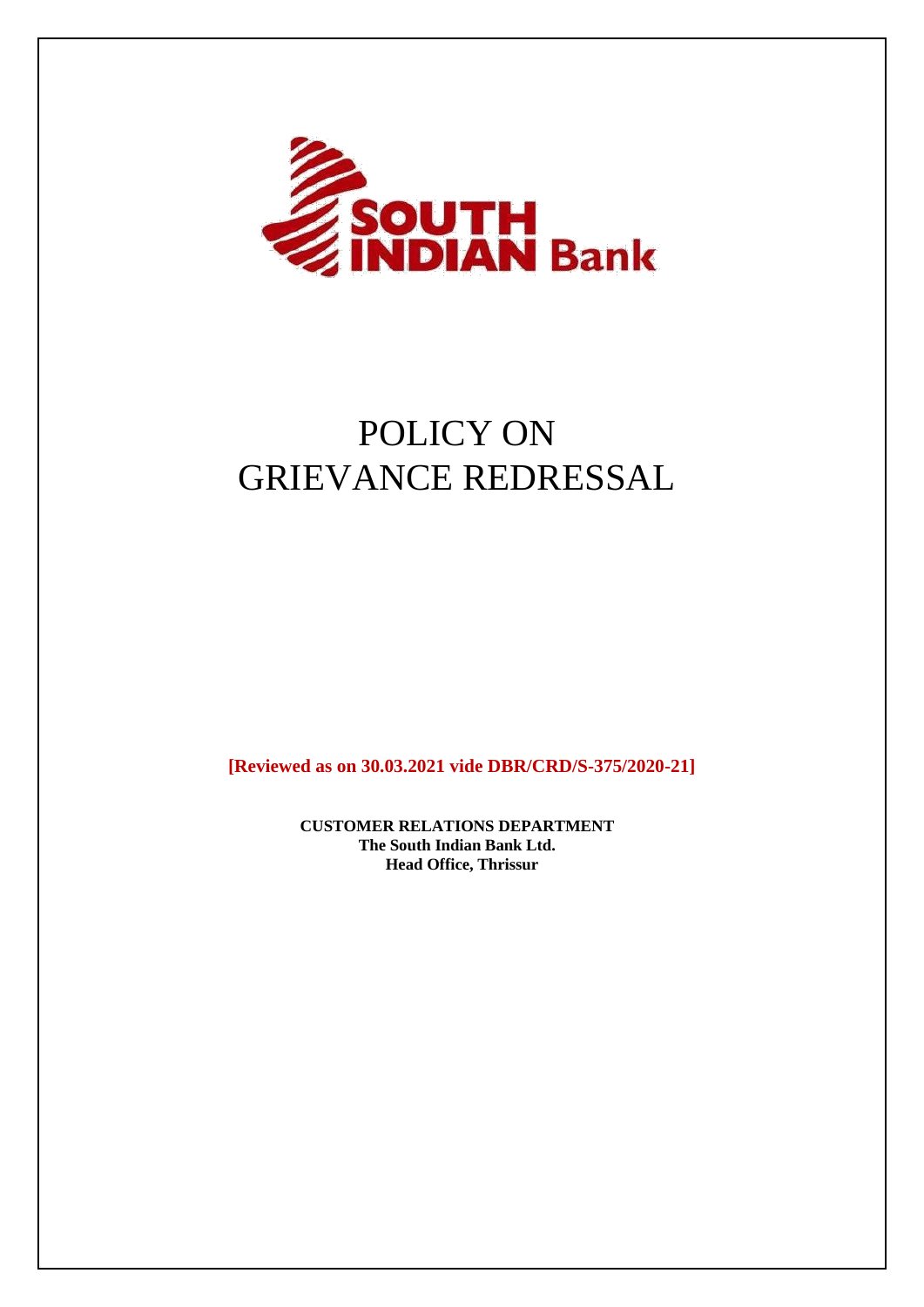# **Contents**

| $\mathbf I$    | Introduction                                                       | $\overline{2}$ |
|----------------|--------------------------------------------------------------------|----------------|
| $\mathbf{I}$   | Objective                                                          | 3              |
| $\mathbf{III}$ | Applicability                                                      | 3              |
| IV             | Salient features of Policy                                         | 3              |
| V              | Dealing with Complaints and Improving Customer Relations           | 4              |
| A              | Registration of complaints by customers                            | 4              |
| B              | Complaints against business facilitators / business correspondents | 5              |
| $\mathbf C$    | <b>Resolution of Grievance</b>                                     | 5              |
| D              | <b>Banking Ombudsman</b>                                           | 6              |
| E              | Other internal machinery to handle customer grievance              | 6              |
| VI             | Mandatory display requirements                                     | 7              |
| VII            | Sensitising operating staff on handling complaints                 | 8              |
| <b>VIII</b>    | Record keeping & data base                                         | 8              |
| IX             | Disclosure norms                                                   | 8              |
| X              | Review of Policy                                                   | 9              |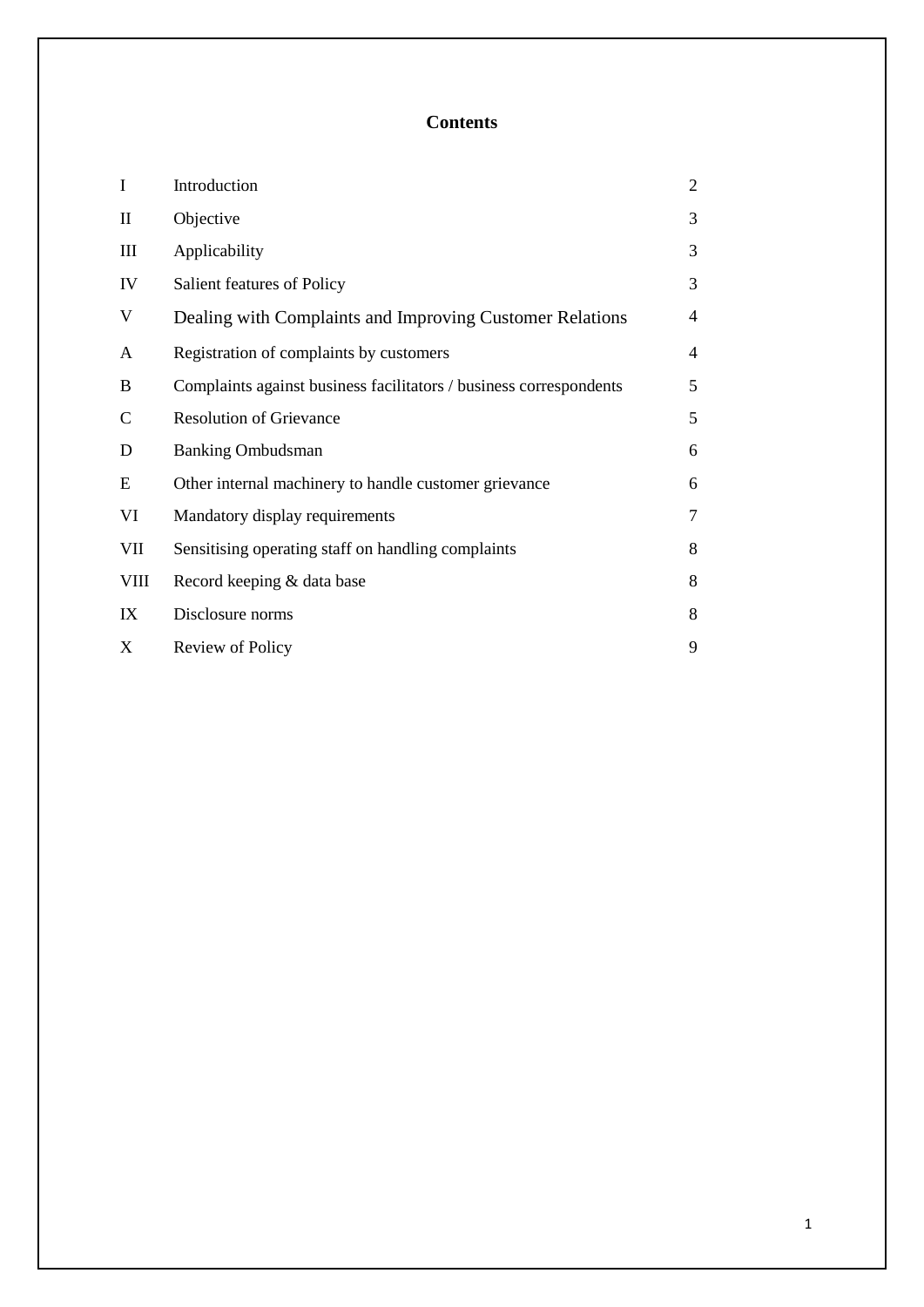# **I. Introduction**

In the present scenario of competitive banking, excellence in customer service is the most important tool for sustained business growth. Customer complaints are part of the business life of any corporate entity. This is more so for banks because banks are service organizations. As a service organization, customer service and customer satisfaction should be the prime concern of any bank. The bank believes that providing prompt and efficient service is essential not only, to attract new customers, but also for customer retention.

A complaint is an expression of dissatisfaction with a product or service, either orally or in writing, from a customer of the bank / non customer. Complainants may have genuine cause for complaint, although some complaints may be made as a result of a misunderstanding or an unreasonable expectation of a product or service.

How a complaint is handled will affect the overall level of customer satisfaction. Complaints can also be used as feedback mechanism for bringing about improvement in services. Grievance Redressal Policy has been formulated in line with guidelines of the regulators on customer service. It is also used as feedback mechanism for bringing about improvement in services.

A complaint may arises due to:

- The attitudinal aspects in dealing with customers or
- Inadequacy of the functions/arrangements made available to the customers or
- Gaps in standards of services expected and actual services rendered.

This policy document aims at minimizing instances of customer grievances through proper service delivery and review mechanism and to ensure prompt redressal of customer grievances.

South Indian Bank's Grievance Redressal Policy has been formulated in line with guidelines of the regulators on Customer Service. The policy broadly strives to ensure that:

- The customer is having full right to register his/her complaint if he/she is not satisfied with the services provided by the bank.
- Customer may give complaint in writing, orally in person or over telephone etc.
- Customers will be treated fairly and with courtesy and on time at all instances.
- Customers are fully informed of avenues to escalate their grievances within the organization and their rights to alternative remedies like Banking Ombudsman, in case of dissatisfaction with response of the Bank to their complaints.
- Bank will treat all complaints efficiently and fairly as handling otherwise will damage the bank's reputation and business.
- The bank employees will work in good faith and without prejudice to the interests of the customer.
- In order to make bank's redressal mechanism more meaningful and effective, a structured system will be built up. Such system would ensure that the redressal sought is just and fair and is permissible within the given frame-work of rules and regulation.
- The policy document will be made available at all branches and bank's website. The employees concerned will be made aware about the Complaint handling process.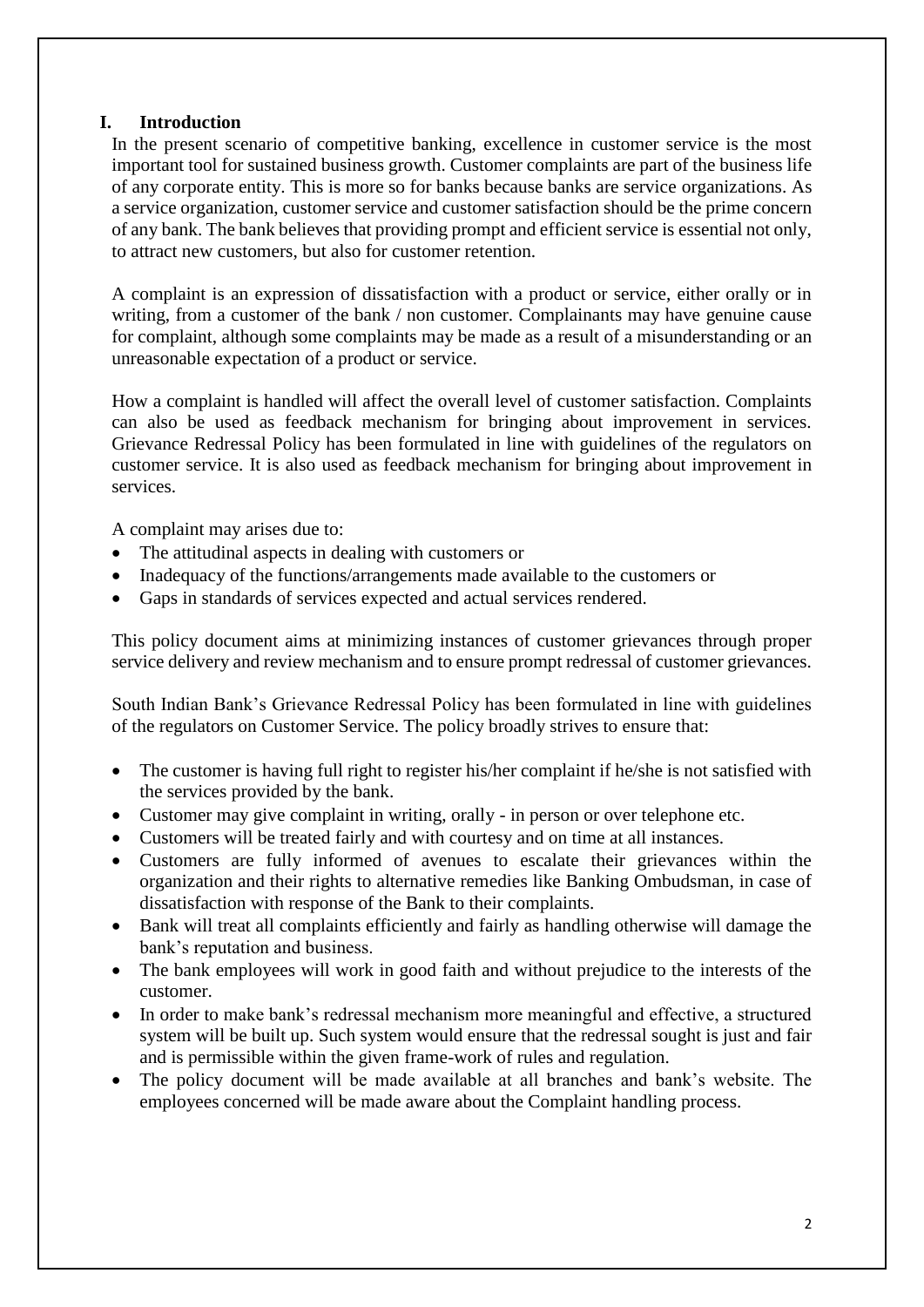# **II. Objective**

South Indian Bank seeks to be the preferred financial solution provider excelling in customer delivery through insight, empowered employees and smart use of technology. The policy on Customer Grievance Redressal aims to reiterate the Bank's core values viz. Customer Centricity, Ethics, Transparency, Teamwork and Ownership by laying down a structured system which would ensure availability of multiple channels within the Bank for customer grievance redressal. The policy would also ensure that redressal would be fair, consistent and in accordance with the extant rules & regulations.

# **III. Applicability**

This policy is applicable to all branches, offices, Head Office Departments and the personnel involved in functioning of operations of the Bank including Banking Correspondents and other outsourced individuals / firms employed for and on behalf of the bank. The Policy aims to achieve compliance with the procedure on Grievance Redressal as outlined in the Code of Commitment to Individual Customers set out by the Banking Codes and Standards Board of India (BCSBI) as well as Master Circular on Customer Service dated 1st July 2015.

# **IV. Salient Features of the Policy**

- All complaints will be registered in central Complaint Redressal Management system (CRM) & Information Bank of the Bank. Complaints will be assigned a unique reference number.
- Complaints shall be monitored and marked as closed only after resolving / replying to the customer grievance.
- Complaints received from Regulators will be resolved by Nodal Officers at Regional Office or at Head Office accordingly. The timelines as mandated by respective regulator will be adhered to, as far as possible.
- All complaints pertaining to services rendered by Branches will be responded by the concerned Branch Manager at the first level. Escalated and unresolved complaints will be handled by the Regional Offices/ Departments concerned.
- Resolution of complaints would be, wherever applicable, in accordance with Bank's Policy on Customer Compensation / Policy on Customer Protection.
- The Grievance Redressal Policy will be accessible to all so as to ensure that information of lodging and resolving complaints is readily available to all. This policy will be available on the Bank's website as well as at Branches / Offices.
- There will be no charge for lodging a complaint. The Grievance Redressal policy will be made available free of charge upon request.
- Details of complainant and/ or complaint will be shared with other organizations/ regulatory authorities only if in accordance with the laws of the country and the customer will be kept apprised about the same. Sharing of information otherwise will only be done with a written consent of the customer except in the case of regulatory/ statutory provisions to disclose the same in terms of the law in force. The same will be done only in circumstances where the input of an external agency /organization is necessary for resolving the complaint.
- Improve processes and systems towards better customer experience by taking cognizance of customer feedback and Complaints.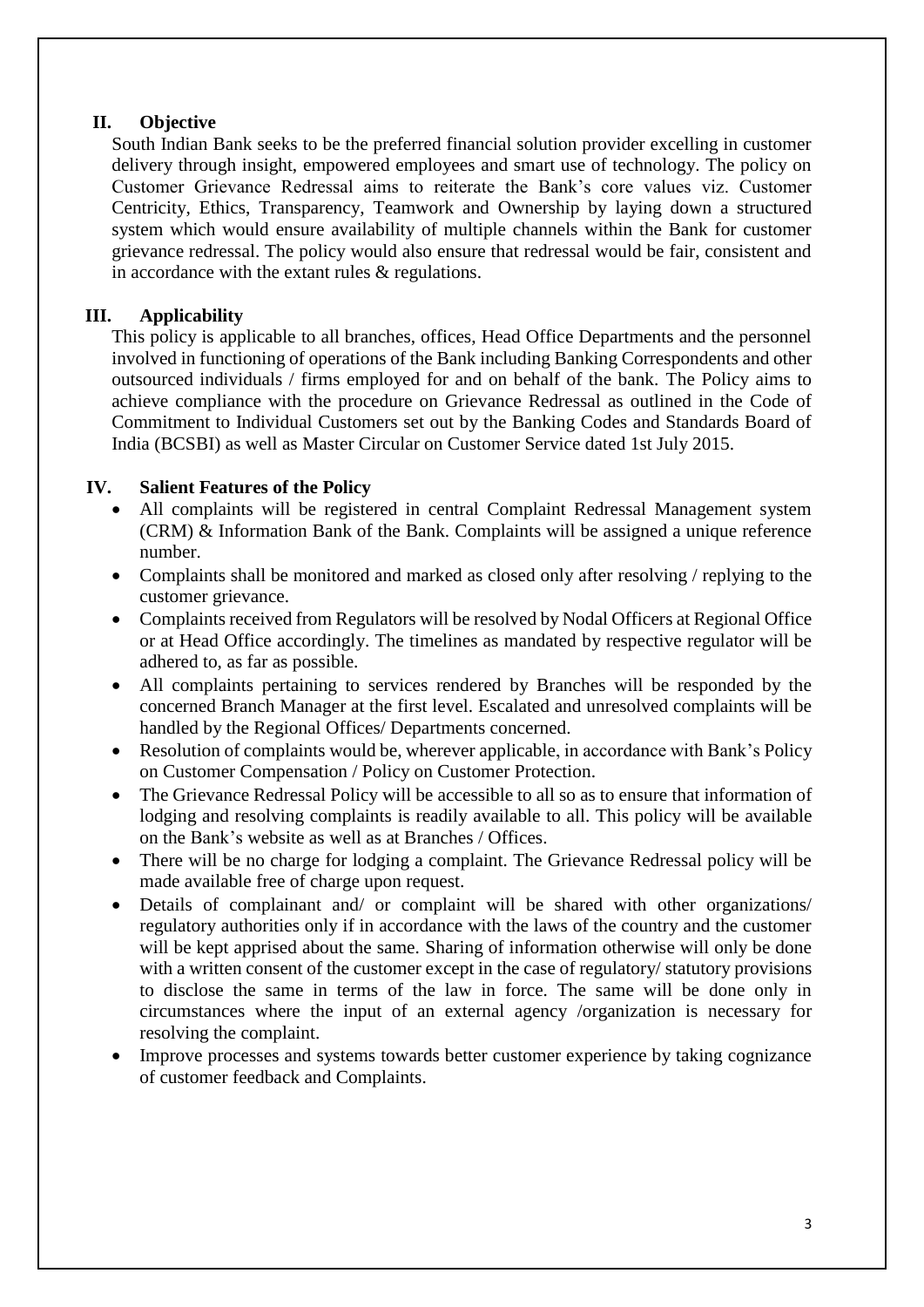# **V. Dealing with Complaints and Improving Customer Relations**

# **A. Registration of Complaints by Customers**

The following channels are available for registration of complaints:

# 1. **Complaints in Person:**

- a. **Complaints / Suggestions box:** Complaint/ suggestion box will be provided at all Branches of the bank for use of customers. Further, a notice requesting the customers to meet the Branch Manager in case of any grievance will be prominently displayed.
- b. **Complaint Book / Register:** Bank shall ensure that complaint registers are kept at prominent locations in branches so as to enable customers to enter their complaints, if any. All complaints received at branches shall be entered in Bank's internal software system depending on the category of complaint.
	- General Complaints will be entered in CRM.
	- Transaction related complaints [ATM, POS, Online and Unauthorized transactions] shall be entered in Information bank for further processing.
- c. **Complaint Form:** A complaint form, along with details of the Nodal Officer for complaint redressal will be made available in the homepage of Bank's Website [\(www.southindianbank.com](http://www.southindianbank.com/) – Helpdesk – Complaint registration) to facilitate submission of General complaints by customers.
- 2. **Complaints by Letter:** Customers may register their Complaints / Feedback / Suggestions in writing addressed to Branch, Controlling Offices, Head Office or any executive of the Bank.
- 3. **Complaints over Telephone:** Customers may register their complaints over phone in any of the toll free numbers published in the website. **Toll Free Centre**: Customers can also lodge the complaints through the Bank's toll free numbers at 1800-102-9408 (Airtel) / 1800-425-1809 (BSNL) / 91 484 2388555 (NRI).
- 4. **Complaints through mail / e-mail:** Customer may also submit complaints by post or through e-mail. Complaints received by e-mail shall be acknowledged by e-mail. Dedicated Email id for lodging grievance is [customercare@sib.co.in.](mailto:customercare@sib.co.in) In addition, e-mail address of the Nodal Officers will be provided at the Branches.
- 5. **Complaints through website:** Customers may submit their complaints online through the Web based Grievance Redressal Management portal – WebGRM. Available under 'Complaint Registration' on home page of Bank's website [www.southindianbank.com](http://www.southindianbank.com/) or through other social media networking sites.
- 6. **Complaints through SIB Mirror +:** Customers may submit their complaints both financial & non-financial (internet & mobile banking related) using Bank's mobile application  $-$  SIB Mirror  $+$  - Menu  $-$  Complaints. The status of complaints may be tracked using the View Status option.
- **7. Complaints through SIBerNet:** Customers may also raise their complaints, suggestions/ queries through Bank's Net Banking Portal SIBerNet – Message center.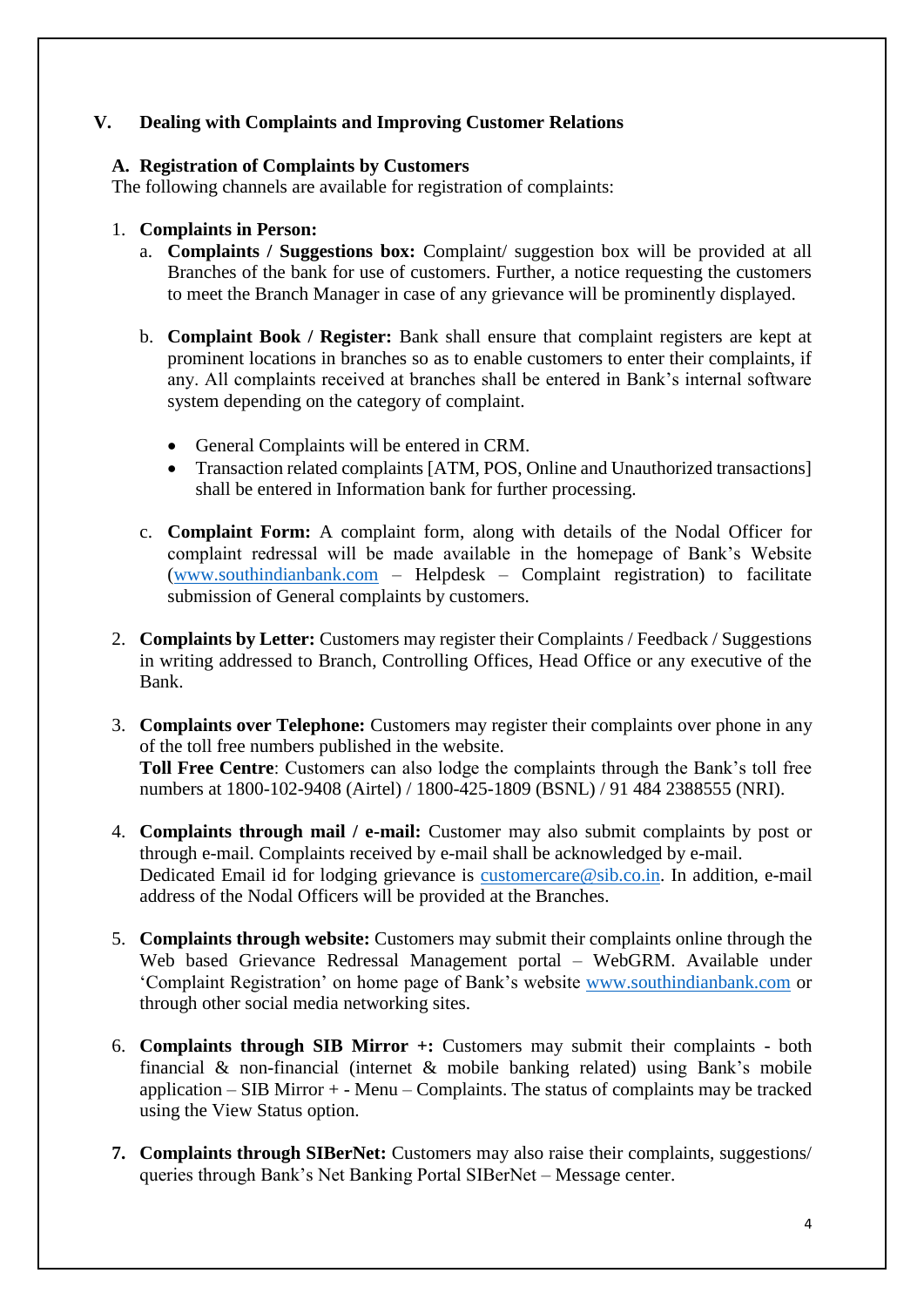To facilitate faster and complete resolution of complaints, a complaint letter /email should contain:

- Complainant's name, address and contact details (e-mail id, phone / mobile numbers etc.)
- Relationship information such as Customer ID/ Account number / Debit / Credit Card number/ Application number.
- Reference number of previous complaint / request lodged, if any.
- Details and nature of the complaint.
- Name of branch / ATM or any other customer touch point accessed by the customer, if any, prior to lodgment of the complaint.
- Copies of supporting documents, wherever applicable.

#### **B. Complaints against Business Facilitators / Business Correspondents**

Customer complaints arising out of the acts of omission and commission of it's duly appointed Business Facilitators / Business Correspondents will also get redressed as per this grievance redressal policy.

# **C. Resolution of Grievances**

If a complaint is in respect of a particular branch, customers may contact the Branch Manager directly or by phone, e-mail or any other means, to get their grievance redressed. (For mail-id, phone number, name of the Branch Manager/ Regional Office, customers can visit the link: <http://southindianbank.com/> branch/ branchlist.aspx) BM shall strive to resolve the complaint within the next working day at the branch level itself.

If the complaint is not redressed on the same day at the branch level itself, a complaint may be lodged. *In order to ensure an effective complaint redressal mechanism, the bank has put in place a three tier complaint redressal system for all channel complaints.*

**Tier 1**: Complaint Registration with Regional Head: Customers desirous of lodging complaint against branches may take up the same with the respective Regional Head. *All other complaints at Tier 1 will be dealt at Bank's Customer Experience Group who will then take up the same with business unit concerned for resolution.*

The complainant will receive an auto acknowledgement instantaneously with a reference number on receipt of the complaint at Bank's end. It will be redressed within 10 working days, from the date of receipt of the complaint.

**Tier 2:** Escalation to Customer Relations Department at Head Office: In case of dissatisfaction with resolution provided at Stage 1 or the complaint remaining unresolved within stipulated period, it shall be escalated to Customer Relations Department for redressal. The complaint will be redressed within the next 10 working days, from the date of escalation.

**Tier 3:** Escalation to Principal Nodal Officer: In case of dissatisfaction with resolution provided at Stage 2 or the complaint remaining unresolved within stipulated period, it shall be escalated to Bank's Principal Nodal Officer. The complaint will be redressed within the next 10 working days, from the date of escalation.

**Internal Ombudsman:** As per directions of Reserve Bank of India (RBI), banks are required to appoint Internal Ombudsman (IO) as an independent authority to review complaints that are partially/ wholly rejected by respective banks. The Internal Ombudsman mechanism was set up with a view to strengthen the internal grievance redressal system of banks and to ensure that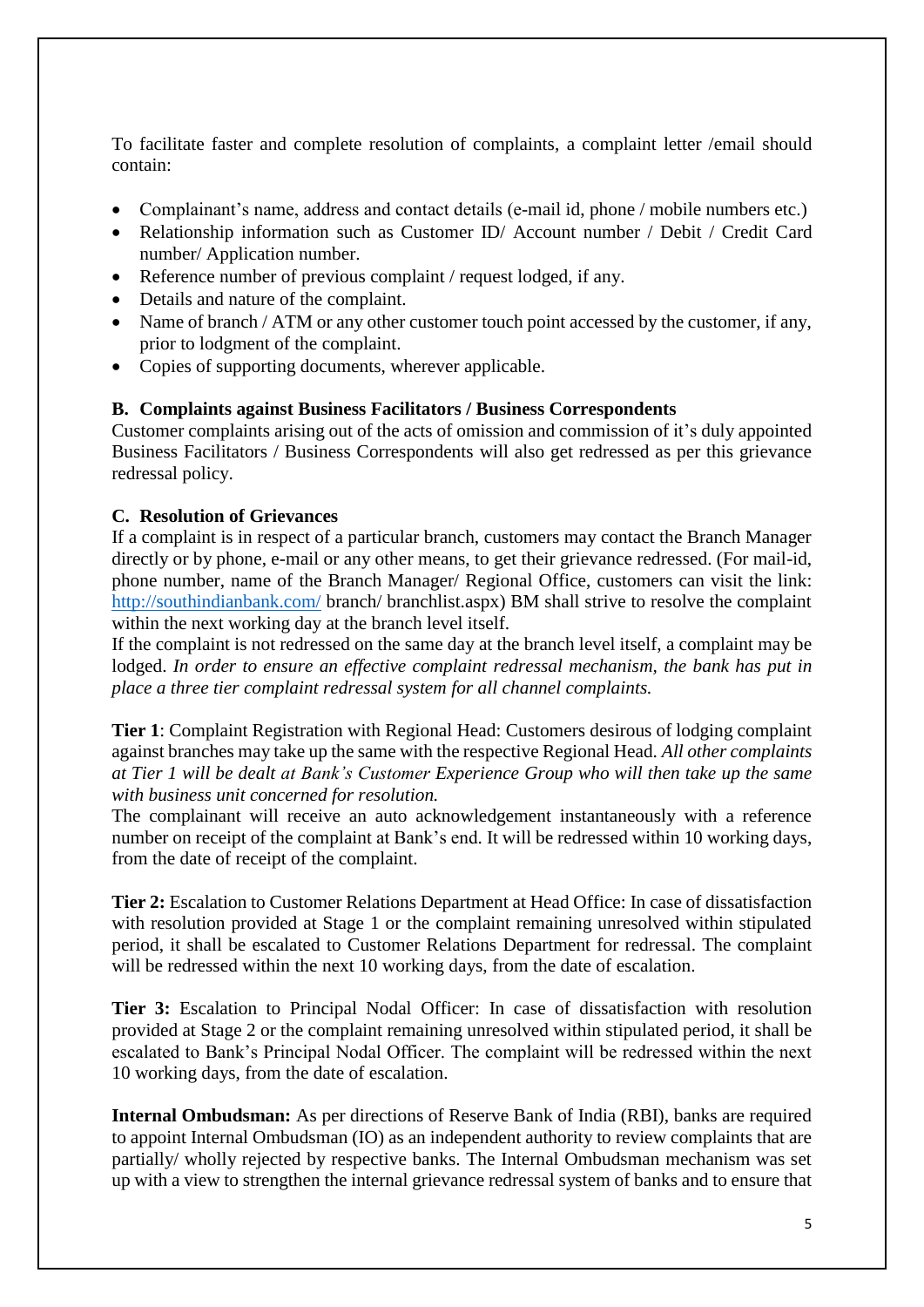the complaints of customers are redressed at the level of the bank itself by an authority placed at the highest level of bank's grievance redressal mechanism so as to minimize the need for the customers to approach other forum for redressal.

There will be a system of auto escalation of customer complaints to Internal Ombudsman, which are in the nature of deficiency in service on the part of the bank, (those grounds listed in Clause 8 of the Banking Ombudsman Scheme, 2006)[As amended - 01.07.2017] that are partly/ wholly rejected by the Bank's Internal Grievance Redressal System. The bank shall also furnish in writing in its reply to complainant that, the complaint has been inspected by Bank's Internal Ombudsman and his concurrence obtained for rejection.

*In case of dispute with decision of Internal Ombudsman, the final decision shall be taken by an executive of the level of EVP / MD.* If the customer is not satisfied by the resolution provided by Bank, he/ she may approach the Banking Ombudsman.

# **D. Banking Ombudsman**

In the unlikely event of a customer not receiving a response within one month from the date of lodgement of the initial complaint, or in case of dissatisfaction with the response given by the Bank, he/ she may approach the Banking Ombudsman. The details of the Banking Ombudsman will be made available on the Bank's website [\(http://www.southindianbank.com](http://www.southindianbank.com/)) under disclosures, on website of RBI and also at our branches on the Comprehensive Notice Board.

# **E. Other Internal Machinery to handle Customer grievances**

#### 1. **Branch Level Customer Service Committee (BLCSC) Meetings**

The bank recognizes that customer's expectations / requirement / grievances will be better appreciated through personal interaction with customers by bank's staff. Structured customer meets / Branch Level Customer Service Committee meeting, say once in a month will give a message to the customers that the bank cares for them and values their Feedback / Suggestions for improvement in customer service. For this purpose, all branches shall observe "Customer Day" on 15th of every month (or next working day, if it happens to be a holiday). The suggestions / feedback so received are compiled on a quarterly basis, analyzed and conveyed to departments concerned for necessary action. Quarterly reports of the same are placed to Bank's SCCS & CSCB.

Many of the complaints arise on account of lack of awareness among customers about bank services and such interactions will help the customers appreciate banking services better. As for the bank the feedback from customers would be valuable input for revising its products and improving the standard of services to meet customer requirements.

# **2. Standing Committee on Customer Service**

The Standing Committee on Customer Service will be chaired by the Managing Director/ Executive Vice President of the bank. Besides senior executives of the bank, the committee would also have non-official as member. The committee will:

- Evaluate feed-back on quality of customer service received from various quarters. The committee will also review comments/ feed-back on customer service from various quarters and the implementation of codes as stipulated in the Bank's Code of Commitment to Customers set by BCSBI.
- The Committee shall be responsible to ensure that all regulatory instructions regarding customer service are followed by the bank. Towards this, the committee may obtain necessary feed-back from zonal / regional managers/ functional heads.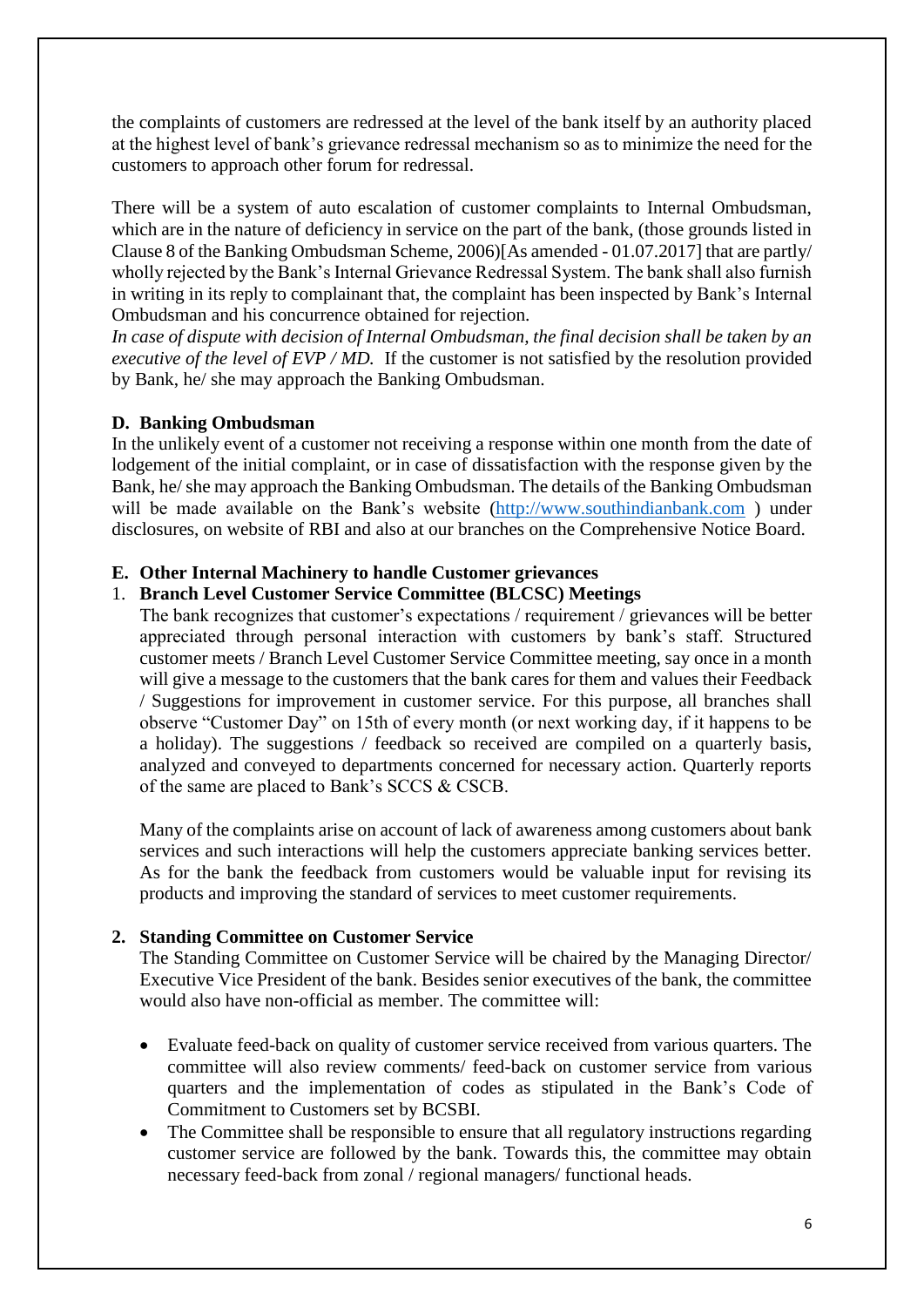- The committee also shall consider unresolved grievances referred to it by functional heads responsible for redressal and offer their advice.
- The committee will submit report on its performance to the customer service committee of the board at quarterly intervals.

#### 3. **Customer Service Committee of the Board (CSCB)**

This subcommittee of the Board is responsible for overseeing the implementation of service enhancement initiatives across the Bank towards improvement of customer experience. Bank has constituted a Customer Service Committee of the Board with experts and representatives of customers as invitees. CSCB assesses the service governance structure and effect ongoing improvements in the quality of service provided by the Bank.

Customers may also be invited to share their experience and feedback with the Committee. This sub-committee of the Board would be responsible for formulation of a Comprehensive Deposit Policy incorporating the issues such as the treatment of death of a depositor for operations of his account, the product approval process and the annual survey of depositor satisfaction and the triennial audit of such services. The Committee would also examine any other issues having a bearing on the quality of customer service rendered. This Committee would also review the functioning of Standing Committee on Customer Service.

- *4. Board: As per directions of RBI, Vide Master Circular on Customer Service in Banks RBI/2015-16/59 DBR No.Leg.bc.21/09. 07. 006/2015-16 dated July 1, 2015; Banks are to review Customer Service/ Customer care aspects in bank and submit a detailed memorandum in this regard to the Board of Directors, once every six months and initiate prompt corrective actions wherever deficiency in service quality or skill gap is observed. In accordance with the same, Bank will hold Sequestered Board meetings devoted entirely to issues on customer service at least once every six months.*
- 5. **Nodal Officer and other designated officials to handle complaints and grievances:**  Bank will appoint a Principal Nodal Officer of the rank of Chief General Manager, who will be responsible for the implementation of customer service and complaint handling for the entire bank. The bank will also appoint Nodal Officers/ Customer Relation Officers at Zonal/ Regional offices [As stipulated in Banking Ombudsman Scheme, 2006- Amended in 2017] to handle grievances in respect to branches falling under their control. The name and contact details of nodal officers will be displayed on the branch notice boards.

#### **VI. Mandatory display requirements**

It is mandatory for the bank to prominently display the following

#### **At Branch:**

- The appropriate arrangement for receiving complaints and suggestions.
- The name, address and contact details of the Nodal Officer concerned appointed under the Banking Ombudsman Scheme.
- The Contact details of Banking Ombudsman of the area.
- Code of Bank's commitments to customers /Fair Practice codes.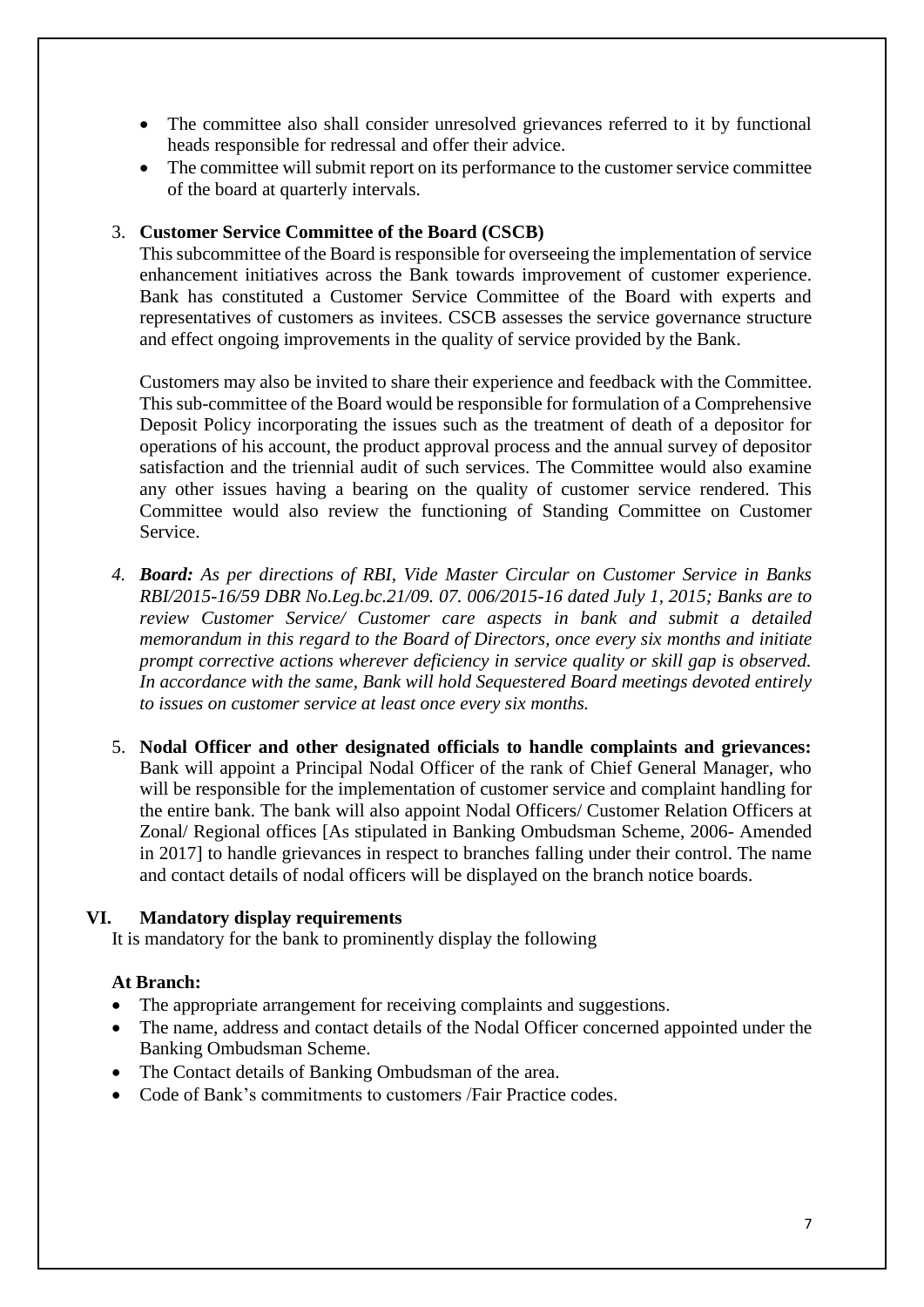# **In Website:**

- The names and other details of the officials at the Head Office / Regional Offices who can be contacted for redressal of complaints including the names of the Nodal Officers/ Principal Nodal Officer.
- The names and other details of the Managing Director & CEO and also Line Functioning Heads for various operations to enable the customers to approach them in case of need, if necessary.
- Code of Bank's commitments to customers / Fair Practice code

#### **VII. Sensitizing operating staff on handling complaints**

Staff shall be properly trained for handling complaints. We are dealing with people and hence difference of opinion and areas of friction can arise. With an open mind and a smile on the face we should be able to win the customer's confidence. Imparting soft skills required for handling irate agitated customers, will be an integral part of the training programs. It would be the responsibility of the Nodal Officer to ensure that internal machinery for handling grievances operates smoothly and efficiently at all levels. He /She shall give feedback on training needs of staff at various levels to the Human Resources Department.

# **VIII. Record Keeping & Data Base**

The record of complaints would be maintained for a minimum period of ten years from the date of their resolution. Backup copies of the software will be made as per the latest Backup Policy under the Information Security Policy

#### **IX. Disclosure Norms**

Bank shall disclose the brief details regarding the number of complaints along with the financial results. This statement shall include all the complaints received at the Head Office / Regional Office level as also the complaints received at the branch level. If the customer complaints are redressed within next working day, bank need not include the same in the statement of complaints. All employees will be made aware about the complaint handling process and the incentive available to the Bank, if the complaints are redressed within the next working day.

Branches, Regional Offices and HO Depts. shall enter the particulars of complaints received and the details of action taken in the CRM module. Complaints related to failed ATM transactions are maintained separately to ensure prompt redressal of complaints within the specified time limit prescribed from time to time. The details of action taken on complaints lodged through the Bank's website shall be noted in the web based grievance redressal module itself. Based on the above centralized complaint redressal system, Bank can get the action taken report on complaints received at various levels at any point of time. All complaints will be replied to within a maximum period of 30 days. Any complaint that is to be wholly / partly rejected will be forwarded through competent authority to Bank's Internal Ombudsman to obtain his/her concurrence. Replies to these complaints will specifically state the same as already mentioned in Clauses above

# **Analysis and Disclosure of complaints - Disclosure of complaints / unimplemented awards of Banking Ombudsmen along with Financial Results:**

As per the recommendation of the Committee on Procedures and Performance Audit on Public Services (CPPAPS), banks shall place a statement of complaints before their Boards / Customer Service Committees along with an analysis of the complaints received. The complaints shall be analysed: